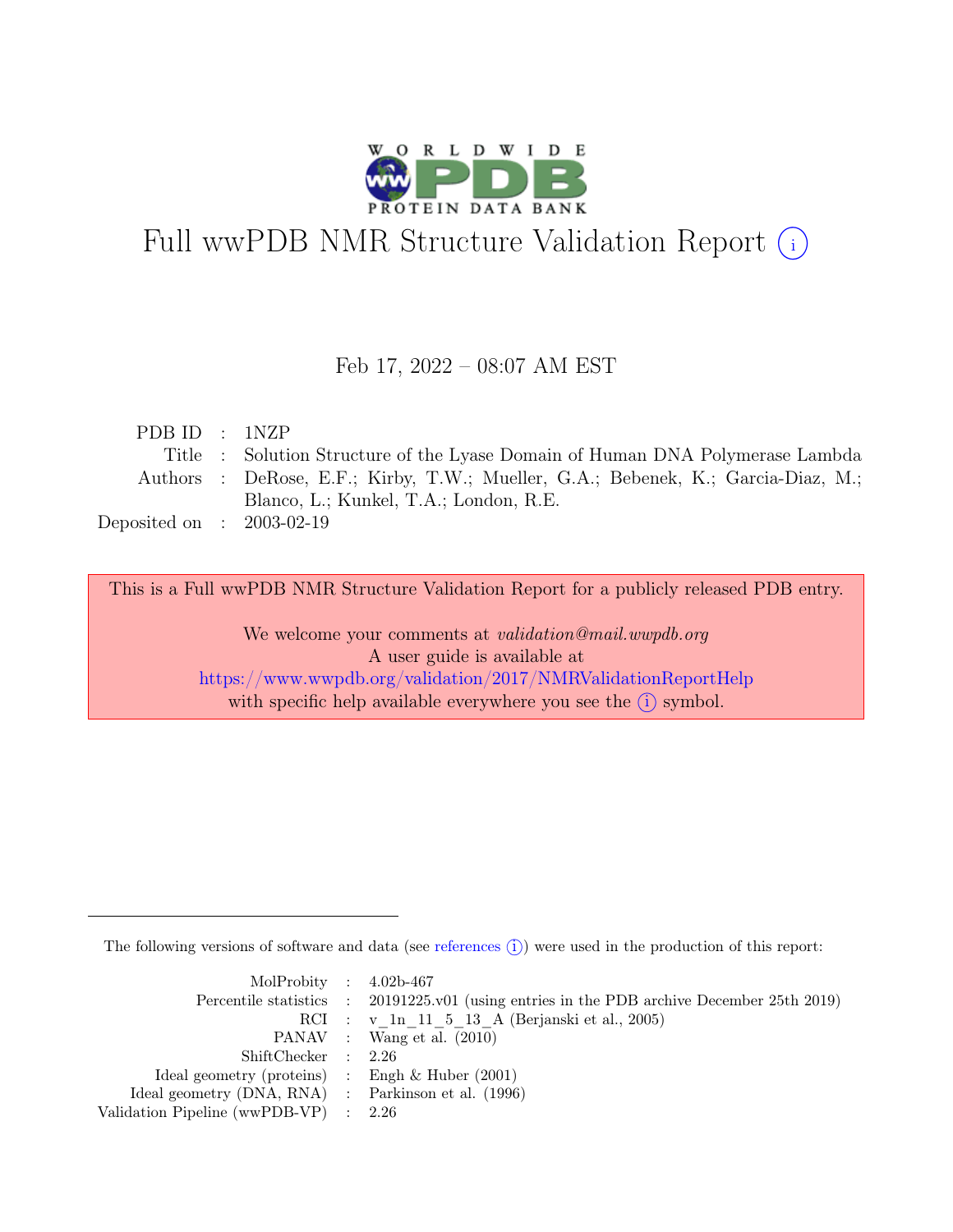# 1 Overall quality at a glance  $(i)$

The following experimental techniques were used to determine the structure: SOLUTION NMR

The overall completeness of chemical shifts assignment was not calculated.

Percentile scores (ranging between 0-100) for global validation metrics of the entry are shown in the following graphic. The table shows the number of entries on which the scores are based.



| Metric.               | Whole archive | NMR archive   |  |  |
|-----------------------|---------------|---------------|--|--|
|                       | $(\#Entries)$ | $(\#Entries)$ |  |  |
| Clashscore            | 158937        | 12864         |  |  |
| Ramachandran outliers | 154571        | 11451         |  |  |
| Sidechain outliers    | 154315        | 11428         |  |  |

The table below summarises the geometric issues observed across the polymeric chains and their fit to the experimental data. The red, orange, yellow and green segments indicate the fraction of residues that contain outliers for  $>=$  3, 2, 1 and 0 types of geometric quality criteria. A cyan segment indicates the fraction of residues that are not part of the well-defined cores, and a grey segment represents the fraction of residues that are not modelled. The numeric value for each fraction is indicated below the corresponding segment, with a dot representing fractions  $\langle=5\%$ 

| Mol | Chain | Length |     | Quality of chain |     |  |
|-----|-------|--------|-----|------------------|-----|--|
|     |       |        | 40% | 32%              | 25% |  |

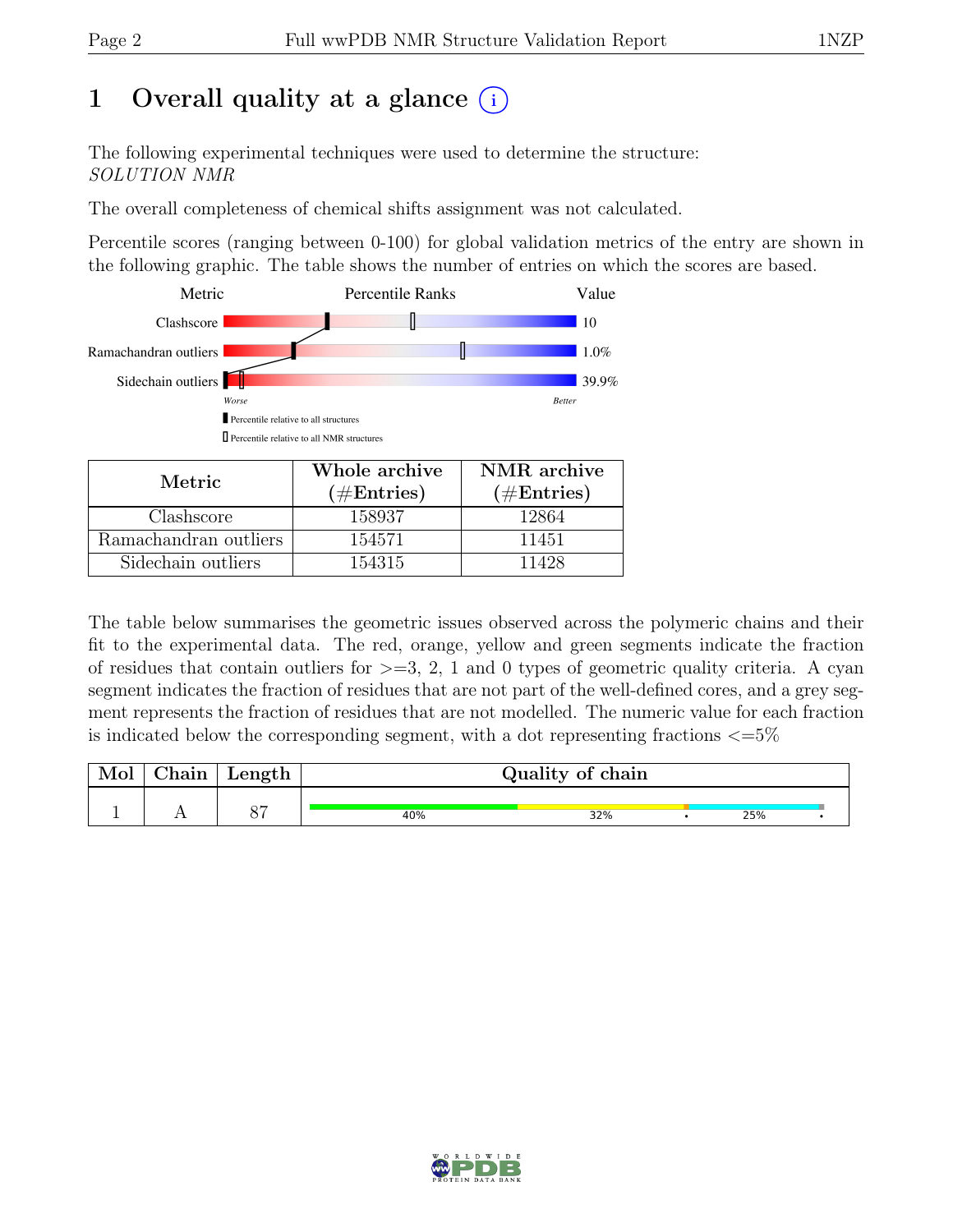# 2 Ensemble composition and analysis  $(i)$

This entry contains 8 models. Model 6 is the overall representative, medoid model (most similar to other models). The authors have identified model 1 as representative, based on the following criterion: minimized average structure.

The following residues are included in the computation of the global validation metrics.

| Well-defined (core) protein residues                                            |                   |      |  |  |  |  |  |
|---------------------------------------------------------------------------------|-------------------|------|--|--|--|--|--|
| Backbone RMSD (Å)   Medoid model  <br>Well-defined core   Residue range (total) |                   |      |  |  |  |  |  |
|                                                                                 | $A:255-A:318(64)$ | 0.49 |  |  |  |  |  |

Ill-defined regions of proteins are excluded from the global statistics.

Ligands and non-protein polymers are included in the analysis.

The models can be grouped into 1 clusters. No single-model clusters were found.

| Cluster number | Models                 |  |  |  |  |  |
|----------------|------------------------|--|--|--|--|--|
|                | 1, 2, 3, 4, 5, 6, 7, 8 |  |  |  |  |  |

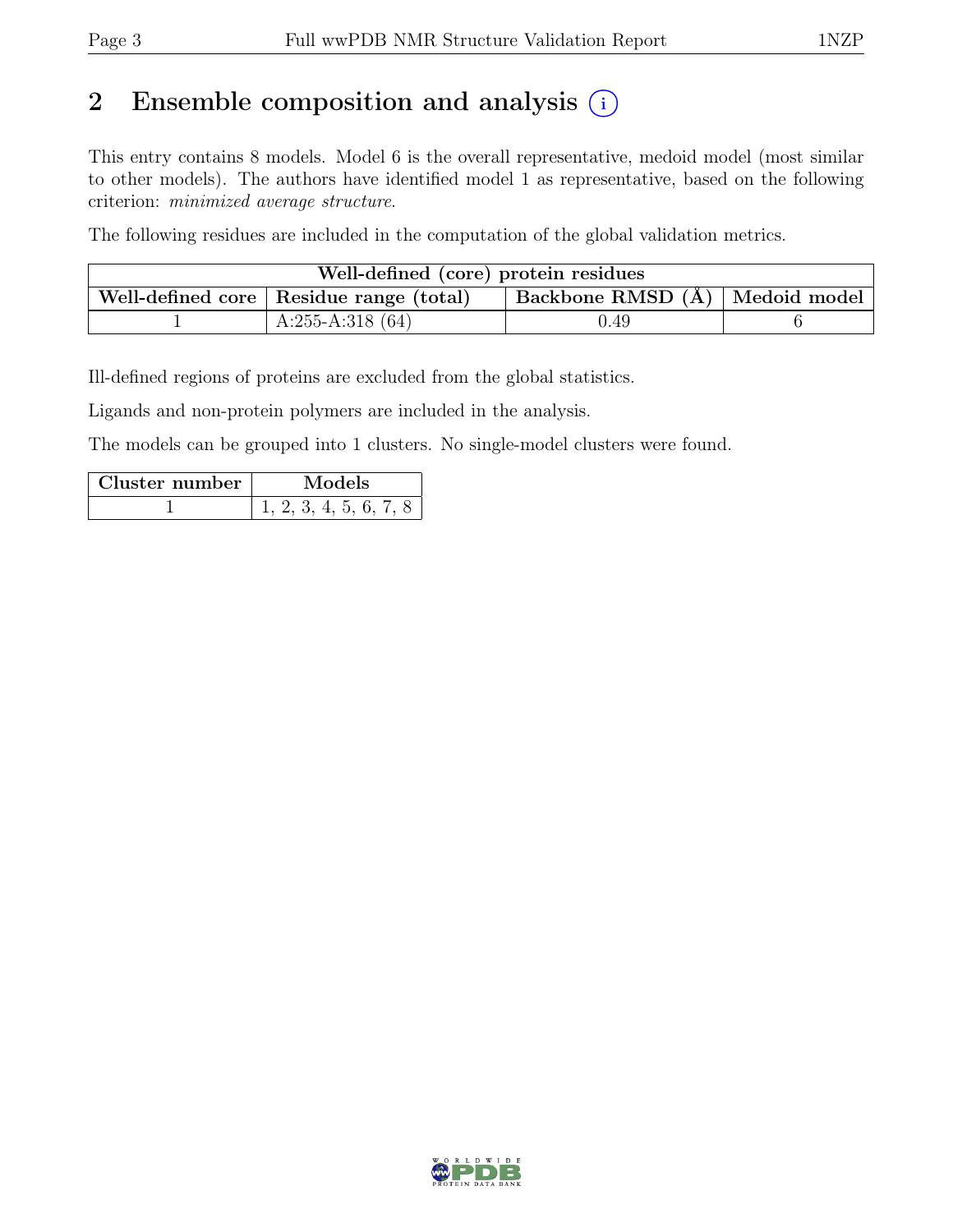# 3 Entry composition (i)

There is only 1 type of molecule in this entry. The entry contains 1370 atoms, of which 696 are hydrogens and 0 are deuteriums.

• Molecule 1 is a protein called DNA polymerase lambda.

| Mol |    | Chain   Residues |                | Atoms |     |     |  |  | <b>Trace</b> |
|-----|----|------------------|----------------|-------|-----|-----|--|--|--------------|
|     |    |                  | $_{\rm Total}$ |       |     |     |  |  |              |
|     | 86 | 1370             | 426            | 696   | 123 | 123 |  |  |              |

There is a discrepancy between the modelled and reference sequences:

|     | Chain   Residue   Modelled   Actual |        | Comment                       | Reference |
|-----|-------------------------------------|--------|-------------------------------|-----------|
| 241 | MET                                 | $\sim$ | cloning artifact   UNP Q9UGP5 |           |

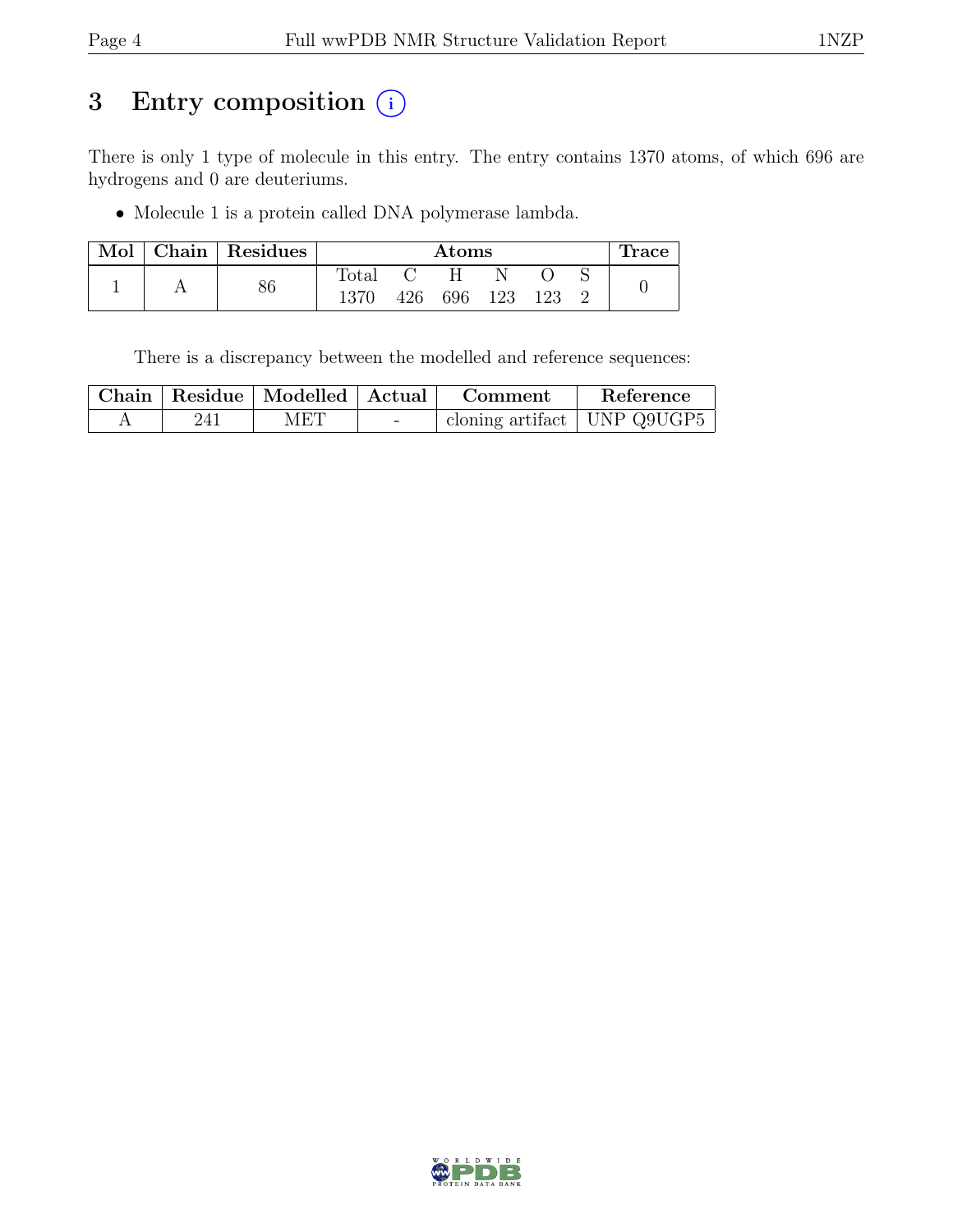# 4 Residue-property plots (i)

## <span id="page-4-0"></span>4.1 Average score per residue in the NMR ensemble

These plots are provided for all protein, RNA, DNA and oligosaccharide chains in the entry. The first graphic is the same as shown in the summary in section 1 of this report. The second graphic shows the sequence where residues are colour-coded according to the number of geometric quality criteria for which they contain at least one outlier:  $green = 0$ ,  $yellow = 1$ ,  $orange = 2$  and  $red =$ 3 or more. Stretches of 2 or more consecutive residues without any outliers are shown as green connectors. Residues which are classified as ill-defined in the NMR ensemble, are shown in cyan with an underline colour-coded according to the previous scheme. Residues which were present in the experimental sample, but not modelled in the final structure are shown in grey.

• Molecule 1: DNA polymerase lambda



## 4.2 Scores per residue for each member of the ensemble

Colouring as in section [4.1](#page-4-0) above.

#### 4.2.1 Score per residue for model 1

• Molecule 1: DNA polymerase lambda



#### 4.2.2 Score per residue for model 2

• Molecule 1: DNA polymerase lambda

Chain A:44% 25% 25%  $5%$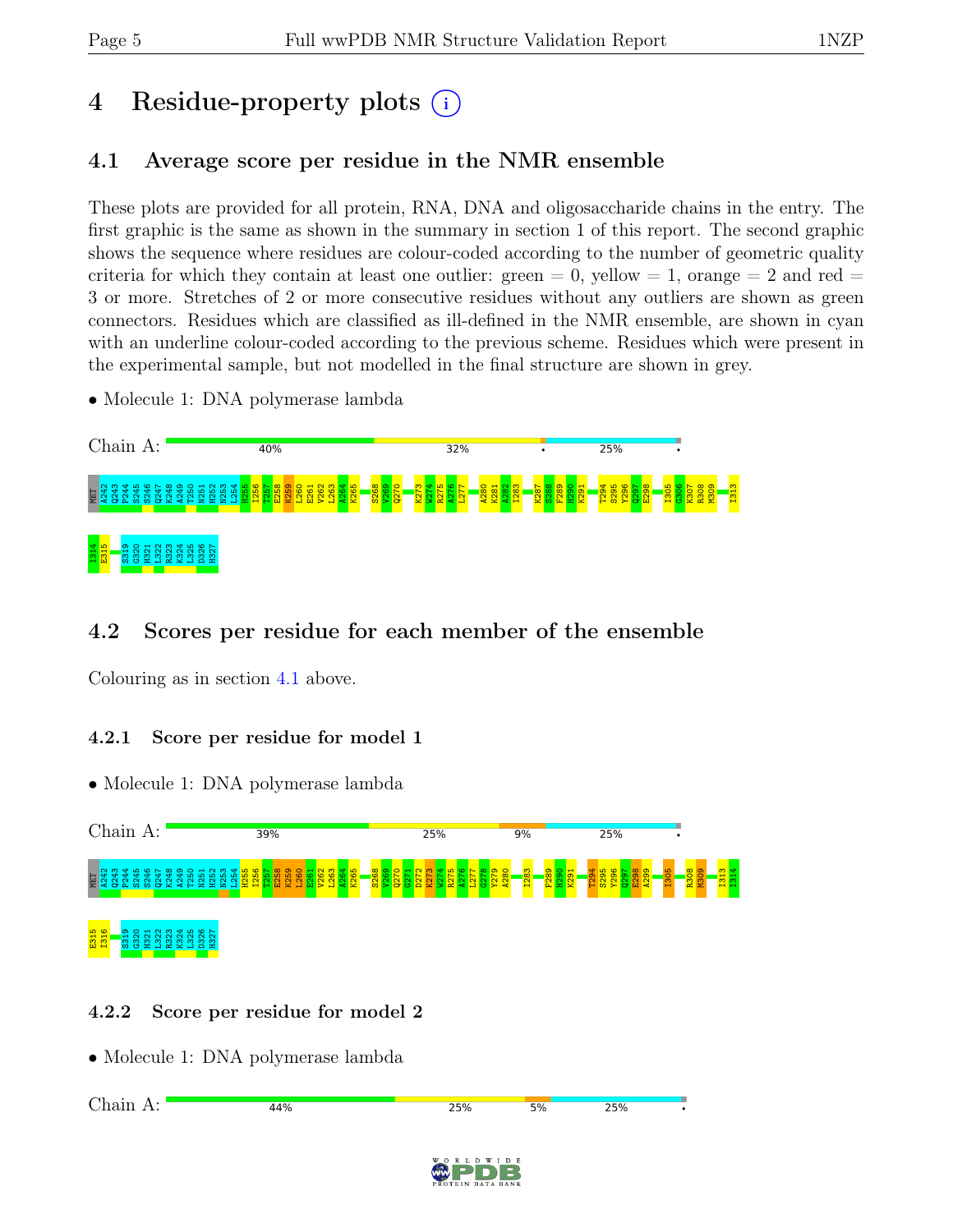# MET A242 Q243 P244 S245 S246 Q247 K248 A249 T250 N251 H252 N253 L254 H255 I256 T257 E258 K259 L260 E261 V262 K265 S268 W274 L277 G278 Y279 A280 K281 A282 I283 N284 K287 S288 F289 H290 K291 Y296 Q297 E298 S301 K307 R308 M309 K312 I313 S319 G320 H321

## D326<br>H327

#### 4.2.3 Score per residue for model 3

• Molecule 1: DNA polymerase lambda



#### 4.2.4 Score per residue for model 4

• Molecule 1: DNA polymerase lambda



#### 4.2.5 Score per residue for model 5

• Molecule 1: DNA polymerase lambda



#### 4.2.6 Score per residue for model 6 (medoid)

• Molecule 1: DNA polymerase lambda

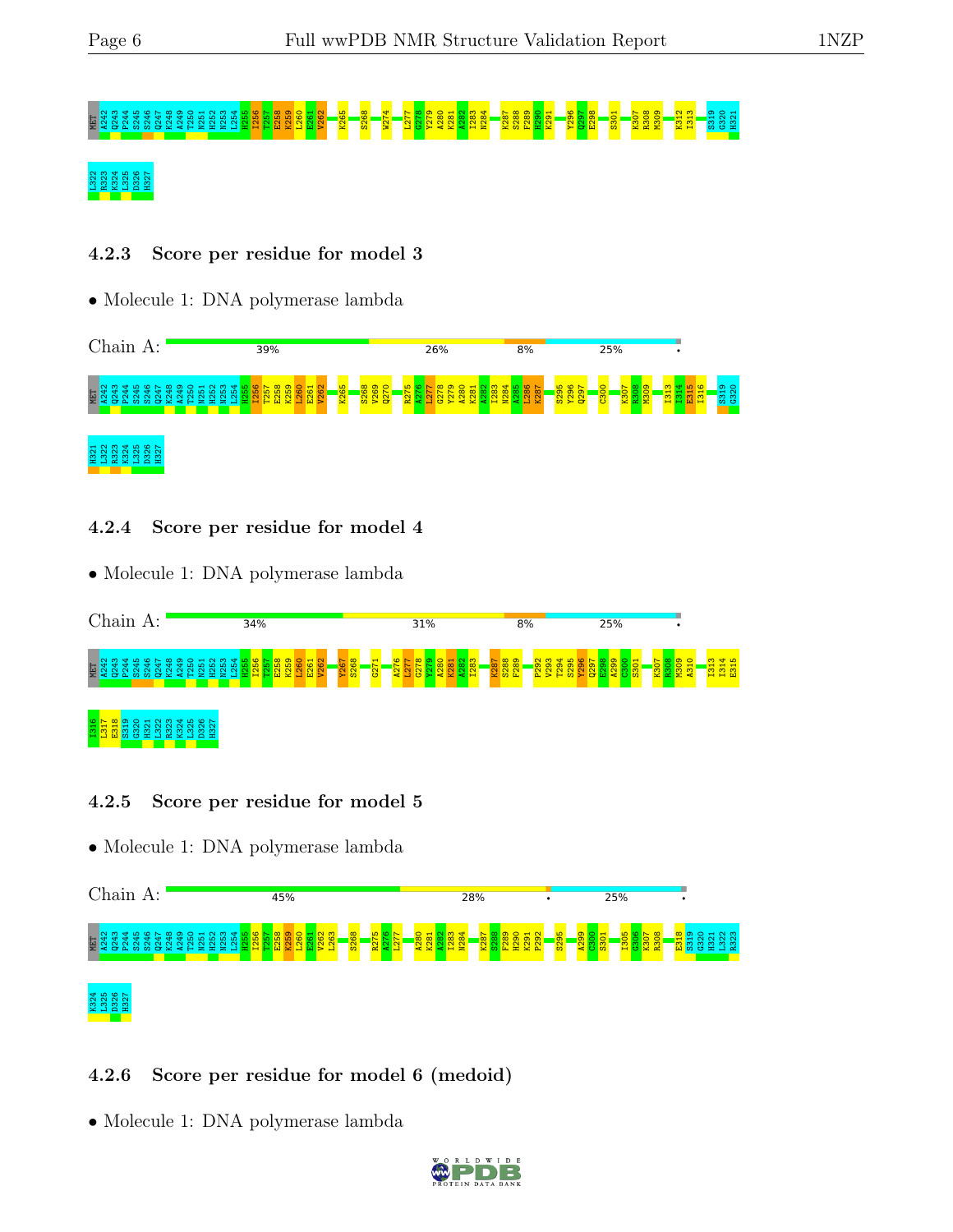

#### 4.2.7 Score per residue for model 7

• Molecule 1: DNA polymerase lambda



#### 4.2.8 Score per residue for model 8

• Molecule 1: DNA polymerase lambda



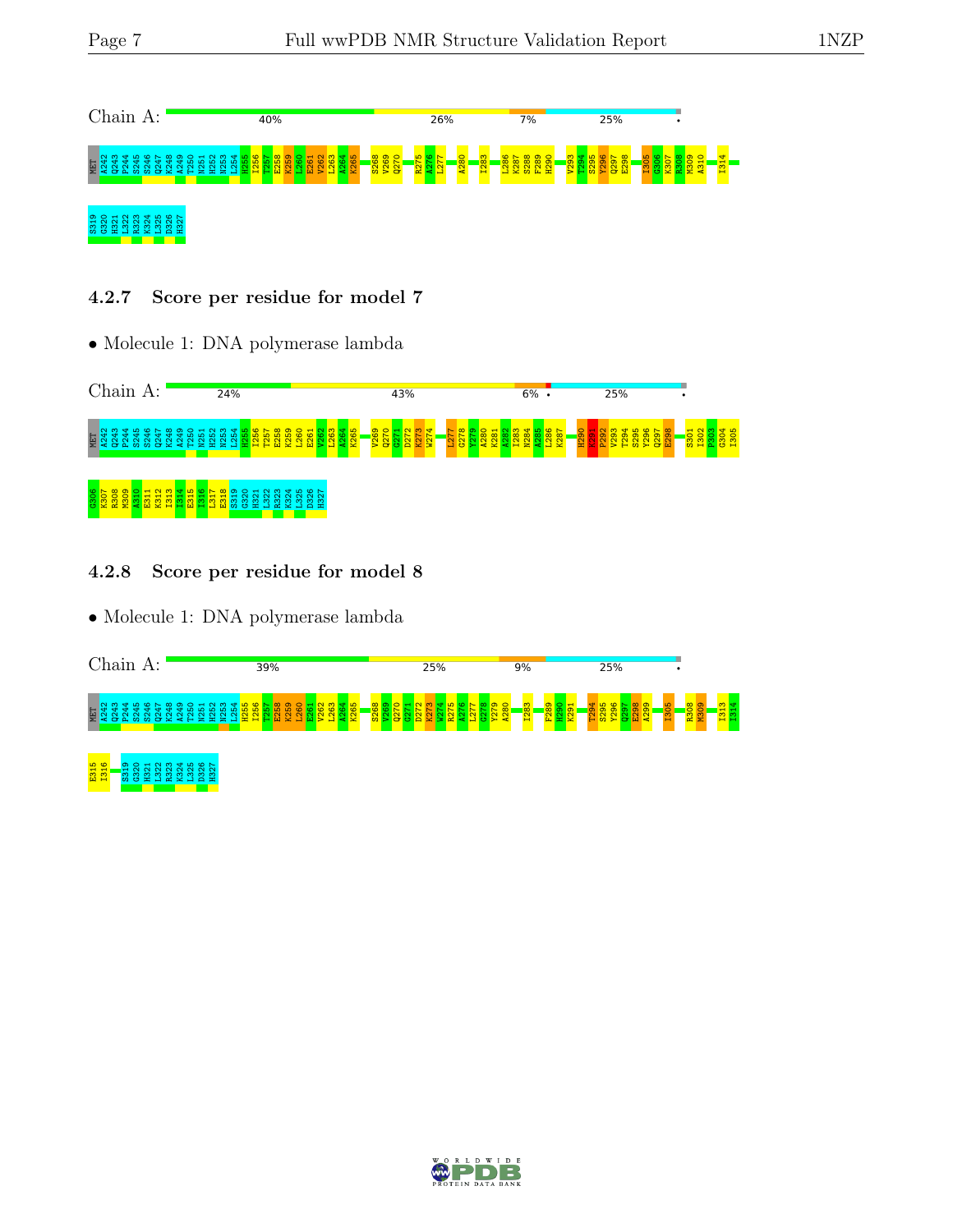# 5 Refinement protocol and experimental data overview  $\odot$

The models were refined using the following method: *simulated annealing torsion angle dynamics* follow by cartesian dynamics.

Of the 20 calculated structures, 8 were deposited, based on the following criterion: structures with the lowest energy.

The following table shows the software used for structure solution, optimisation and refinement.

| Software name   Classification |                                        | <b>Version</b> |
|--------------------------------|----------------------------------------|----------------|
| <b>CNS</b>                     | structure solution $\vert 1.0 \rangle$ |                |
| ARIA                           | structure solution   1.1               |                |
| ARIA                           | refinement                             |                |

No chemical shift data was provided.

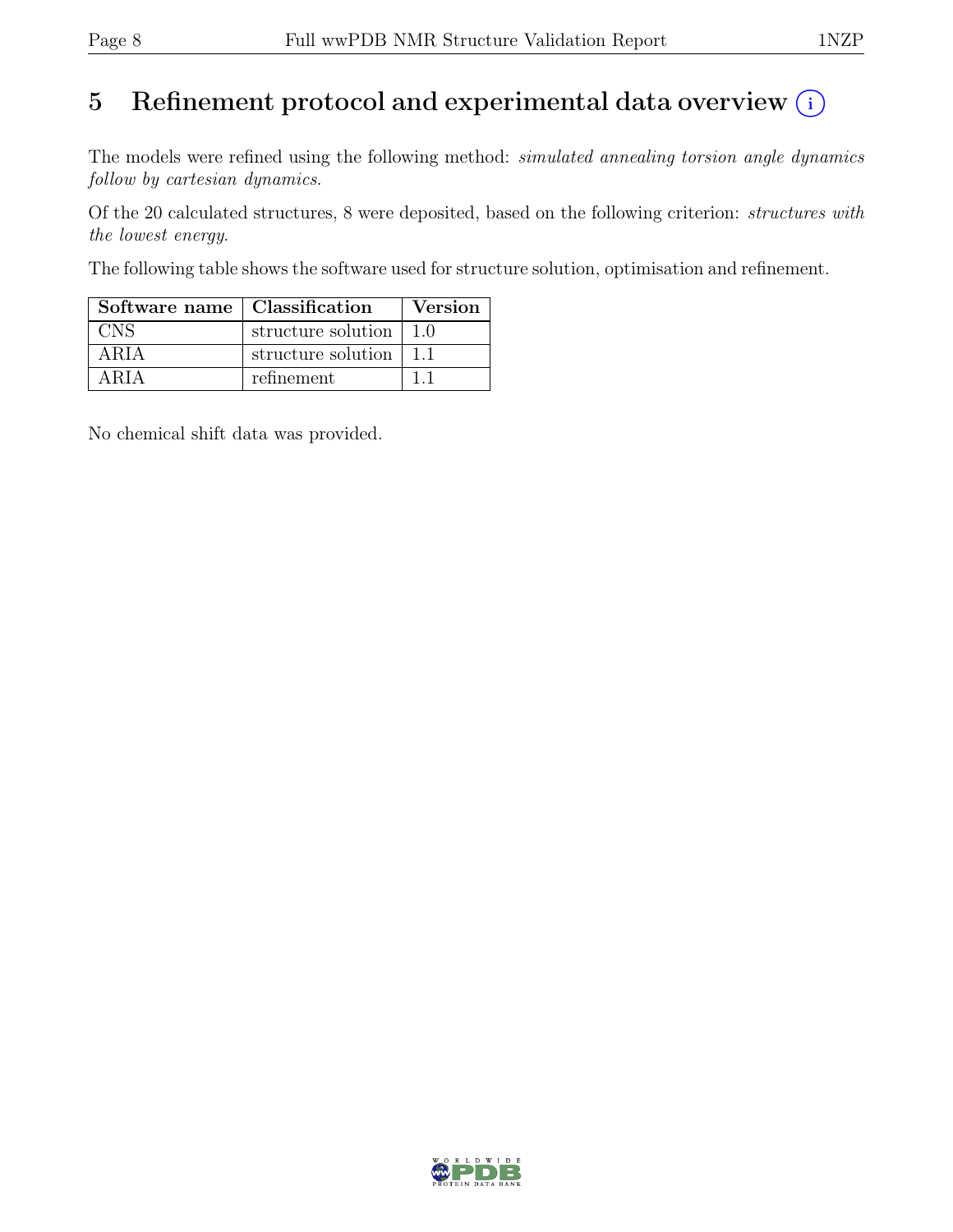# 6 Model quality  $(i)$

## 6.1 Standard geometry  $(i)$

There are no covalent bond-length or bond-angle outliers.

There are no bond-length outliers.

There are no bond-angle outliers.

There are no chirality outliers.

There are no planarity outliers.

## 6.2 Too-close contacts  $(i)$

In the following table, the Non-H and H(model) columns list the number of non-hydrogen atoms and hydrogen atoms in each chain respectively. The H(added) column lists the number of hydrogen atoms added and optimized by MolProbity. The Clashes column lists the number of clashes averaged over the ensemble.

|     |     |      | Mol   Chain   Non-H   H(model)   H(added)   Clashes |      |    |
|-----|-----|------|-----------------------------------------------------|------|----|
|     |     | 502  | 527                                                 | 525  |    |
| All | All | 4016 | 4216                                                | 4200 | 84 |

The all-atom clashscore is defined as the number of clashes found per 1000 atoms (including hydrogen atoms). The all-atom clashscore for this structure is 10.

| $\rm{Atom}\text{-}1$ | Atom-2              | $Clash(\AA)$ | Distance(A) | Models         |                |  |
|----------------------|---------------------|--------------|-------------|----------------|----------------|--|
|                      |                     |              |             | Worst          | Total          |  |
| 1:A:280:ALA:HA       | 1: A:283: ILE: HD12 | 0.73         | 1.60        | 7              | 8              |  |
| 1:A:305:ILE:HG22     | 1: A:309: MET:HB3   | 0.71         | 1.62        | 6              | 1              |  |
| 1:A:259:LYS:O        | 1:A:262:VAL:HG22    | 0.64         | 1.93        | $\mathbf{1}$   | $\overline{2}$ |  |
| 1:A:260:LEU:HD22     | 1:A:286:LEU:HD11    | 0.60         | 1.72        | 3              | 1              |  |
| 1:A:256:ILE:HG21     | 1:A:313:ILE:HG23    | 0.59         | 1.74        | $\overline{4}$ | 5              |  |
| 1:A:313:ILE:HA       | 1:A:316:ILE:HD12    | 0.59         | 1.73        | 3              | 3              |  |
| 1:A:290:HIS:HB3      | 1:A:292:PRO:HD2     | 0.59         | 1.75        | $\overline{7}$ | $\overline{1}$ |  |
| 1:A:259:LYS:HA       | 1:A:262:VAL:HG22    | 0.58         | 1.75        | 5              | 1              |  |
| 1:A:259:LYS:HA       | 1: A:262: VAL:CG2   | 0.56         | 2.30        | 5              | 5              |  |
| 1:A:258:GLU:O        | 1:A:262:VAL:HG22    | 0.56         | 2.01        | 6              | $\overline{4}$ |  |
| 1:A:258:GLU:HG3      | 1: A:259: LYS:N     | 0.55         | 2.17        | $\mathbf{1}$   | $\overline{2}$ |  |
| 1:A:260:LEU:HB3      | 1: A:283: ILE: HG12 | 0.55         | 1.78        | $\overline{4}$ | 5              |  |
| 1:A:277:LEU:HG       | 1:A:278:GLY:N       | 0.53         | 2.17        | $\overline{4}$ | 3              |  |
| 1: A:290: HIS:O      | 1: A:291: LYS: CB   | 0.53         | 2.56        | 7              | 1              |  |

All unique clashes are listed below, sorted by their clash magnitude.

Continued on next page...

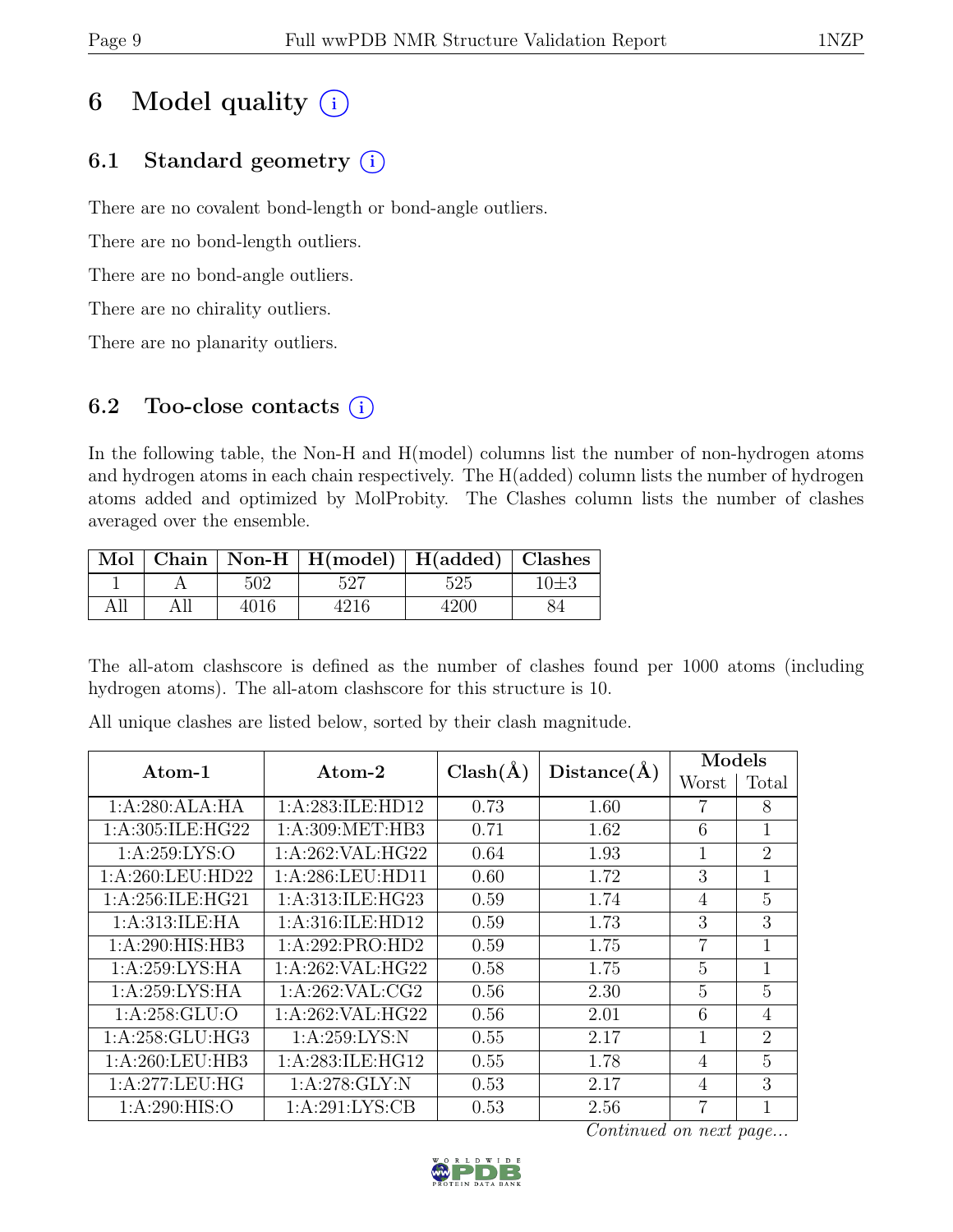| Atom-1             | Atom-2                              | $Clash(\AA)$ | Distance(A)       | Models         |                |  |
|--------------------|-------------------------------------|--------------|-------------------|----------------|----------------|--|
|                    |                                     |              |                   | Worst          | Total          |  |
| 1:A:256:ILE:HD11   | 1:A:317:LEU:HD21                    | 0.53         | 1.79              | $\overline{4}$ | 1              |  |
| 1:A:259:LYS:HA     | 1:A:262:VAL:HG13                    | 0.52         | 1.82              | $\overline{1}$ | $\overline{2}$ |  |
| 1:A:302:ILE:HG22   | 1: A:304: GLY: H                    | 0.52         | 1.65              | $\overline{7}$ | $\mathbf 1$    |  |
| 1: A:273: LYS: HE3 | 1:A:273:LYS:H                       | 0.51         | 1.65              | $\overline{1}$ | $\overline{2}$ |  |
| 1:A:261:GLU:HG2    | 1:A:283:ILE:HD13                    | 0.51         | 1.82              | $\,$ 6 $\,$    | $\mathbf{1}$   |  |
| 1: A:267:TYR:CG    | 1:A:276:ALA:HB2                     | 0.50         | 2.42              | $\overline{4}$ | $\overline{1}$ |  |
| 1:A:290:HIS:O      | 1:A:291:LYS:HB2                     | 0.49         | 2.06              | $\overline{7}$ | $\mathbf{1}$   |  |
| 1:A:277:LEU:O      | 1:A:281:LYS:HB2                     | 0.49         | 2.08              | $\overline{4}$ | $\mathbf 1$    |  |
| 1: A:265: LYS:O    | 1:A:269:VAL:HG23                    | 0.48         | 2.08              | $\overline{3}$ | $\overline{3}$ |  |
| 1:A:299:ALA:O      | 1:A:305:ILE:HD12                    | 0.48         | 2.08              | $\mathbf{1}$   | $\overline{3}$ |  |
| 1: A:262: VAL: CG2 | 1:A:263:LEU:N                       | 0.47         | 2.77              | 8              | $\overline{2}$ |  |
| 1:A:258:GLU:O      | 1:A:262:VAL:HG13                    | 0.47         | 2.10              | 8              | $\overline{3}$ |  |
| 1:A:293:VAL:HB     | 1:A:317:LEU:HD11                    | 0.46         | 1.87              | $\overline{7}$ | $\overline{1}$ |  |
| 1:A:293:VAL:HG21   | 1:A:299:ALA:HB2                     | 0.46         | 1.86              | $\overline{4}$ | $\overline{1}$ |  |
| 1: A:296:TYR:HB2   | 1:A:310:ALA:HB1                     | 0.45         | 1.88              | 6              | $\overline{1}$ |  |
| 1: A:309: MET:O    | 1:A:313:ILE:HG13                    | 0.44         | 2.12              | $\overline{3}$ | $\overline{3}$ |  |
| 1:A:295:SER:O      | 1:A:298:GLU:HG3                     | 0.44         | 2.12              | 6              | $\overline{1}$ |  |
| 1:A:296:TYR:N      | $1:A:314:\overline{\text{LE:HD11}}$ | 0.43         | 2.28              | $\overline{4}$ | $\overline{2}$ |  |
| 1:A:259:LYS:CA     | 1:A:262:VAL:HG22                    | 0.43         | 2.41              | $\overline{5}$ | $\overline{1}$ |  |
| 1:A:273:LYS:HG2    | $1: A:274:TRP:\overline{N}$         | 0.43         | 2.28              | $\overline{7}$ | $\mathbf{1}$   |  |
| 1: A:267:TYR:CD2   | 1:A:276:ALA:HB2                     | 0.43         | 2.48              | $\overline{4}$ | $\overline{1}$ |  |
| 1:A:283:ILE:HG22   | 1:A:287:LYS:HD2                     | 0.42         | 1.90              | $\overline{4}$ | $\overline{2}$ |  |
| 1:A:294:THR:HG23   | 1:A:298:GLU:HG3                     | 0.42         | 1.91              | $\overline{1}$ | $\overline{2}$ |  |
| 1:A:291:LYS:HB3    | 1:A:292:PRO:HD3                     | 0.42         | 1.91              | $\overline{7}$ | $\overline{1}$ |  |
| 1:A:295:SER:HB3    | 1:A:298:GLU:HG2                     | 0.41         | 1.93              | $\overline{7}$ | $\overline{1}$ |  |
| 1:A:310:ALA:HA     | 1:A:313:ILE:HD12                    | 0.41         | 1.92              | $\overline{4}$ | $\mathbf{1}$   |  |
| 1:A:256:ILE:HG22   | 1:A:316:ILE:HB                      | 0.41         | 1.93              | 3              | $\overline{1}$ |  |
| 1:A:293:VAL:HG22   | 1: A:298: GLU:CD                    | 0.40         | $\overline{2}.37$ | $\overline{6}$ | $\overline{1}$ |  |

Continued from previous page...

### 6.3 Torsion angles (i)

#### 6.3.1 Protein backbone ①

In the following table, the Percentiles column shows the percent Ramachandran outliers of the chain as a percentile score with respect to all PDB entries followed by that with respect to all NMR entries. The Analysed column shows the number of residues for which the backbone conformation was analysed and the total number of residues.

| $\mid$ Mol $\mid$ Chain $\mid$ | Analysed | Favoured                                                       | Allowed | Outliers Percentiles |  |
|--------------------------------|----------|----------------------------------------------------------------|---------|----------------------|--|
|                                |          | 64/87 (74%)   60±1 (93±2%)   4±1 (6±2%)   1±1 (1±1%)   20   68 |         |                      |  |

Continued on next page...

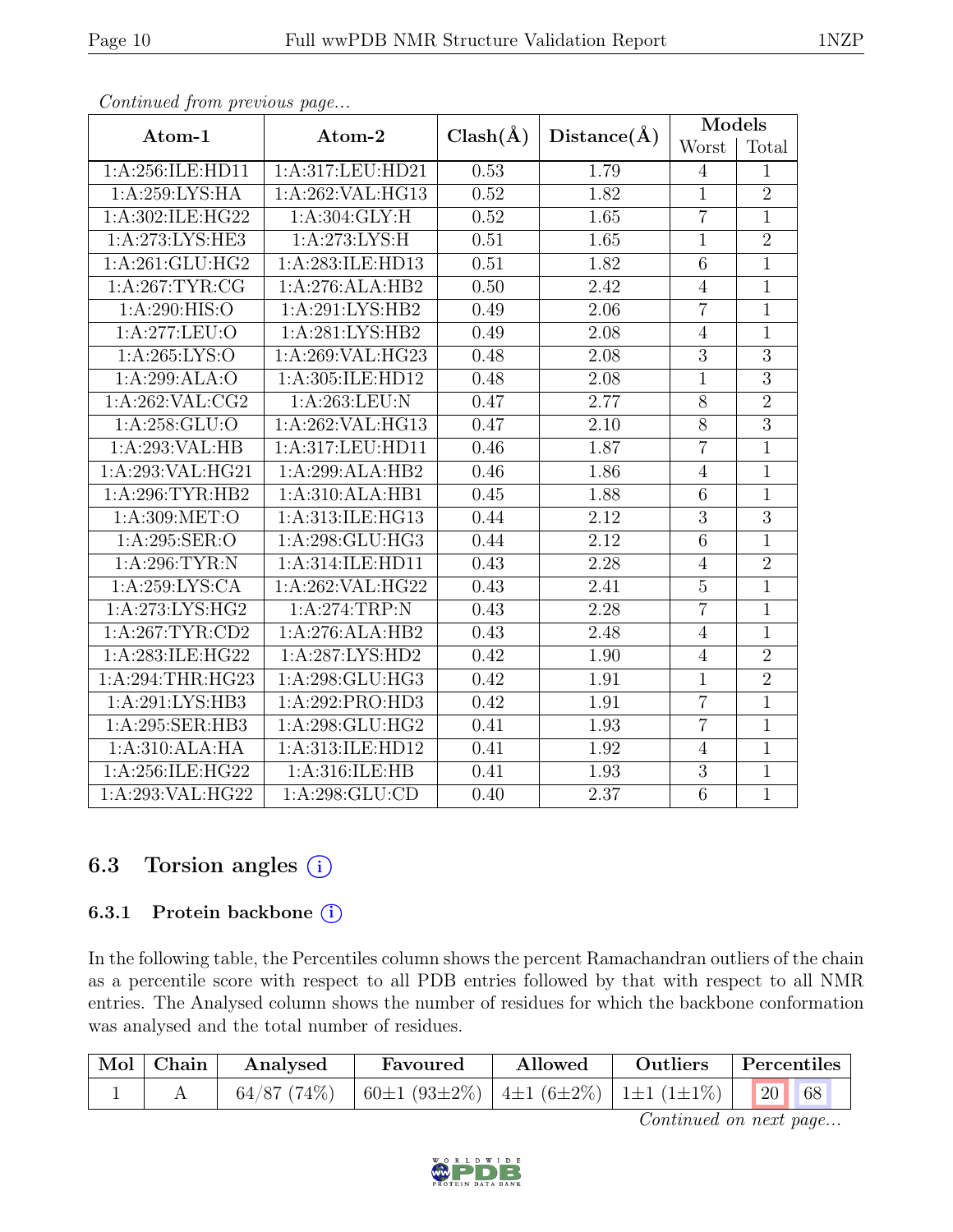Continued from previous page...

| $\blacksquare$ Mol | <b>Chain</b> | Analysed         | Favoured  | Allowed   | Outliers | Percentiles |
|--------------------|--------------|------------------|-----------|-----------|----------|-------------|
| All                | All          | $512/696$ (74\%) | 477 (93%) | $30(6\%)$ | $(1\%)$  | 20<br>68    |

All 4 unique Ramachandran outliers are listed below. They are sorted by the frequency of occurrence in the ensemble.

|  |     |            | Mol   Chain   Res   Type   Models (Total) |
|--|-----|------------|-------------------------------------------|
|  | 318 | - GLU      |                                           |
|  | 271 | <b>GLY</b> |                                           |
|  | 291 | - LYS      |                                           |
|  | 292 | <b>PRO</b> |                                           |

#### 6.3.2 Protein side chains  $(i)$

In the following table, the Percentiles column shows the percent sidechain outliers of the chain as a percentile score with respect to all PDB entries followed by that with respect to all NMR entries. The Analysed column shows the number of residues for which the sidechain conformation was analysed and the total number of residues.

| Mol | Chain | Analysed      | Rotameric                               | <b>Outliers</b> | Percentiles             |
|-----|-------|---------------|-----------------------------------------|-----------------|-------------------------|
|     |       | $52/72(72\%)$ | $31\pm3(60\pm6\%)$   $21\pm3(40\pm6\%)$ |                 | $\boxed{0}$ $\boxed{5}$ |
| All | All   | 416/576(72%)  | $250(60\%)$                             | 166 $(40\%)$    | $\boxed{0}$ $\boxed{5}$ |

All 41 unique residues with a non-rotameric sidechain are listed below. They are sorted by the frequency of occurrence in the ensemble.

| Mol          | Chain            | Res | <b>Type</b> | Models (Total) |
|--------------|------------------|-----|-------------|----------------|
| 1            | Α                | 277 | <b>LEU</b>  | 8              |
| $\mathbf 1$  | А                | 268 | <b>SER</b>  | 7              |
| $\mathbf{1}$ | $\boldsymbol{A}$ | 296 | <b>TYR</b>  | 7              |
| 1            | $\boldsymbol{A}$ | 259 | <b>LYS</b>  | 6              |
| $\mathbf{1}$ | A                | 260 | <b>LEU</b>  | 6              |
| $\mathbf 1$  | A                | 289 | PHE         | 6              |
| $\mathbf{1}$ | $\mathbf{A}$     | 287 | <b>LYS</b>  | 6              |
| $\mathbf{1}$ | A                | 307 | <b>LYS</b>  | 6              |
| $\mathbf{1}$ | $\boldsymbol{A}$ | 270 | <b>GLN</b>  | $\overline{5}$ |
| $\mathbf{1}$ | $\boldsymbol{A}$ | 275 | $\rm{ARG}$  | 5              |
| $\mathbf 1$  | A                | 291 | <b>LYS</b>  | 5              |
| $\mathbf 1$  | $\boldsymbol{A}$ | 295 | <b>SER</b>  | $\overline{5}$ |
| $\mathbf{1}$ | $\boldsymbol{A}$ | 308 | ARG         | 5              |
| 1            | A                | 309 | <b>MET</b>  | $\overline{5}$ |
| $\mathbf 1$  | А                | 315 | GLU         | 5              |

Continued on next page...

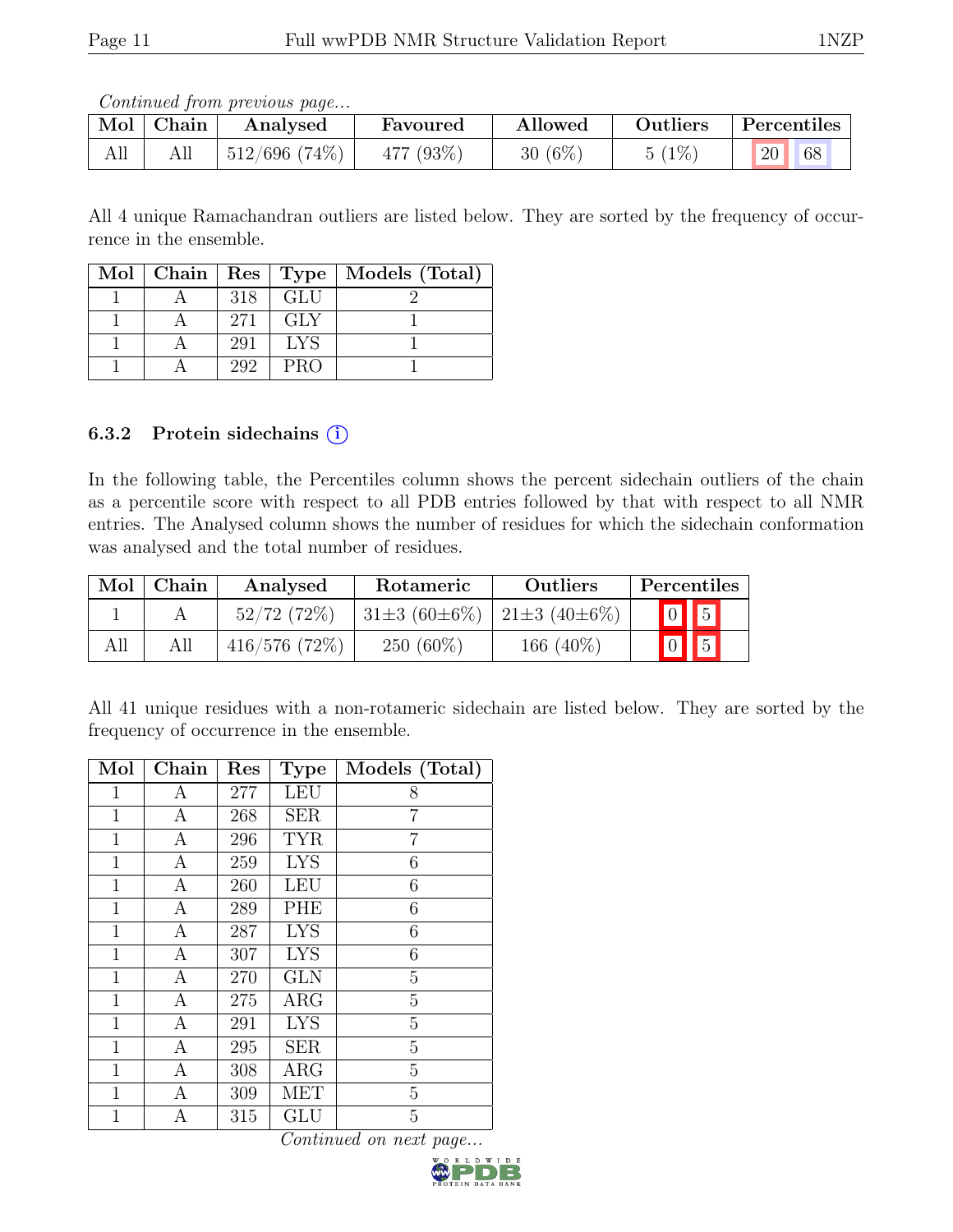| Mol            | Convenaca from previous page<br>Chain | Res     | <b>Type</b>             | Models (Total) |
|----------------|---------------------------------------|---------|-------------------------|----------------|
| $\overline{1}$ | $\overline{A}$                        | $281\,$ | <b>LYS</b>              | 5              |
| $\overline{1}$ | $\boldsymbol{A}$                      | $265\,$ | <b>LYS</b>              | $\overline{4}$ |
| $\overline{1}$ | $\overline{A}$                        | $279\,$ | <b>TYR</b>              | $\overline{4}$ |
| $\overline{1}$ | $\overline{A}$                        | 294     | <b>THR</b>              | $\overline{4}$ |
| $\overline{1}$ | $\overline{A}$                        | 298     | $\overline{\text{GLU}}$ | $\overline{4}$ |
| $\overline{1}$ | A                                     | $305\,$ | ILE                     | $\overline{4}$ |
| $\mathbf{1}$   | $\boldsymbol{A}$                      | $256\,$ | ILE                     | $\overline{4}$ |
| $\overline{1}$ | $\overline{A}$                        | 262     | <b>VAL</b>              | $\overline{4}$ |
| $\mathbf{1}$   | $\boldsymbol{A}$                      | 284     | <b>ASN</b>              | $\overline{4}$ |
| $\overline{1}$ | А                                     | $301\,$ | SER                     | $\sqrt{4}$     |
| $\mathbf{1}$   | $\overline{A}$                        | 261     | $\overline{\text{GLU}}$ | $\overline{4}$ |
| $\overline{1}$ | $\overline{A}$                        | $\,297$ | $\overline{\text{GLN}}$ | $\overline{4}$ |
| $\overline{1}$ | $\overline{A}$                        | $258\,$ | <b>GLU</b>              | $\overline{3}$ |
| $\overline{1}$ | А                                     | $272\,$ | ASP                     | 3              |
| $\overline{1}$ | $\overline{A}$                        | 273     | <b>LYS</b>              | $\overline{3}$ |
| $\overline{1}$ | $\overline{A}$                        | 288     | <b>SER</b>              | $\overline{3}$ |
| $\overline{1}$ | $\overline{A}$                        | 286     | <b>LEU</b>              | $\overline{3}$ |
| $\mathbf{1}$   | A                                     | 263     | LEU                     | $\overline{3}$ |
| $\mathbf{1}$   | A                                     | 290     | <b>HIS</b>              | 3              |
| $\mathbf{1}$   | $\overline{A}$                        | $312\,$ | <b>LYS</b>              | $\overline{2}$ |
| $\mathbf{1}$   | A                                     | $257\,$ | <b>THR</b>              | $\overline{2}$ |
| $\mathbf{1}$   | $\overline{A}$                        | 274     | <b>TRP</b>              | $\overline{1}$ |
| $\overline{1}$ | $\boldsymbol{A}$                      | $300\,$ | <b>CYS</b>              | $\mathbf{1}$   |
| $\overline{1}$ | $\overline{A}$                        | 267     | <b>TYR</b>              | $\overline{1}$ |
| $\overline{1}$ | А                                     | 311     | <b>GLU</b>              | $\overline{1}$ |
| $\overline{1}$ | $\overline{\rm A}$                    | 318     | $\overline{\text{GLU}}$ | $\overline{1}$ |

Continued from previous page.

#### 6.3.3 RNA  $(i)$

There are no RNA molecules in this entry.

#### 6.4 Non-standard residues in protein, DNA, RNA chains  $(i)$

There are no non-standard protein/DNA/RNA residues in this entry.

## 6.5 Carbohydrates (i)

There are no monosaccharides in this entry.

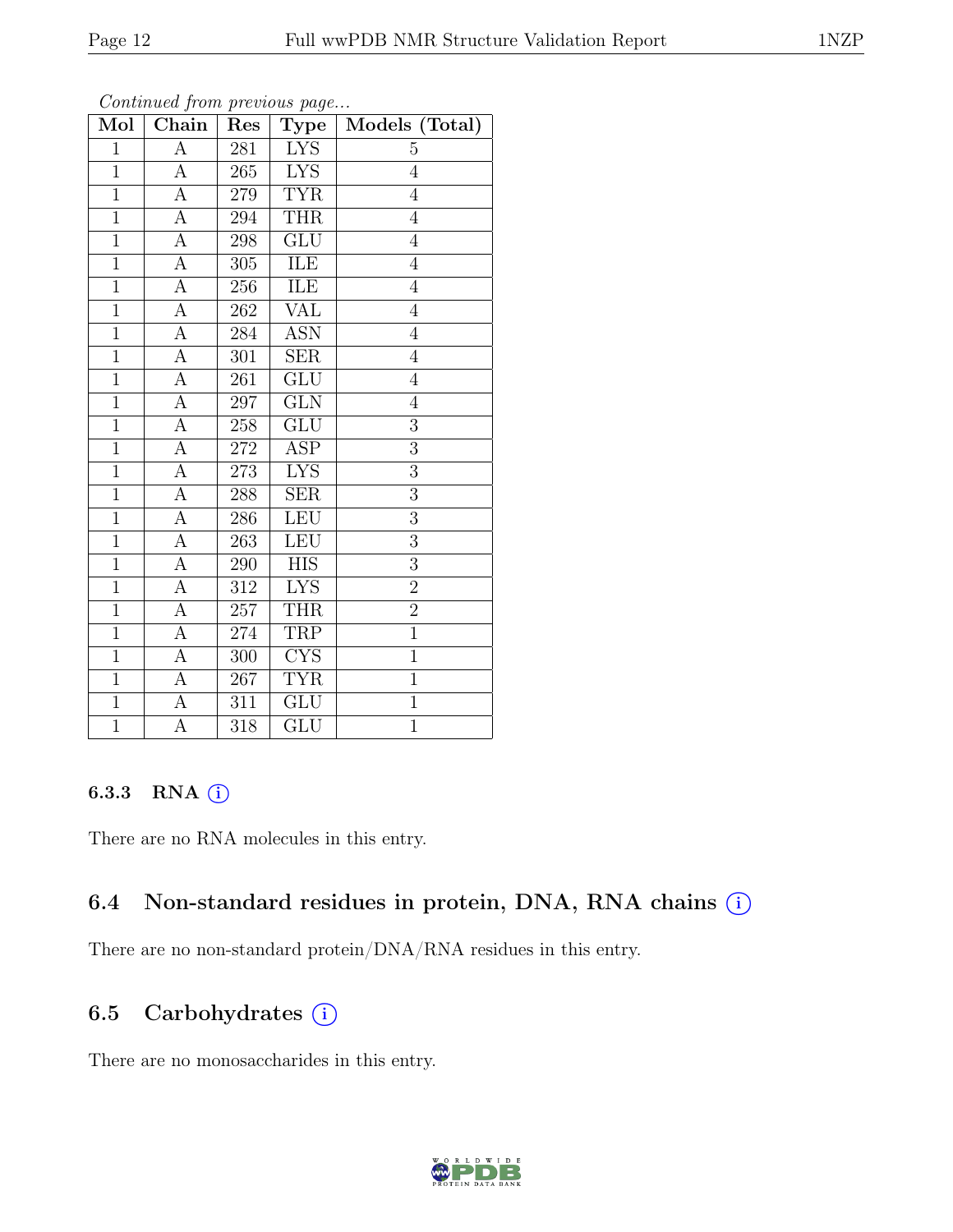## 6.6 Ligand geometry  $(i)$

There are no ligands in this entry.

## 6.7 Other polymers  $(i)$

There are no such molecules in this entry.

## 6.8 Polymer linkage issues (i)

There are no chain breaks in this entry.